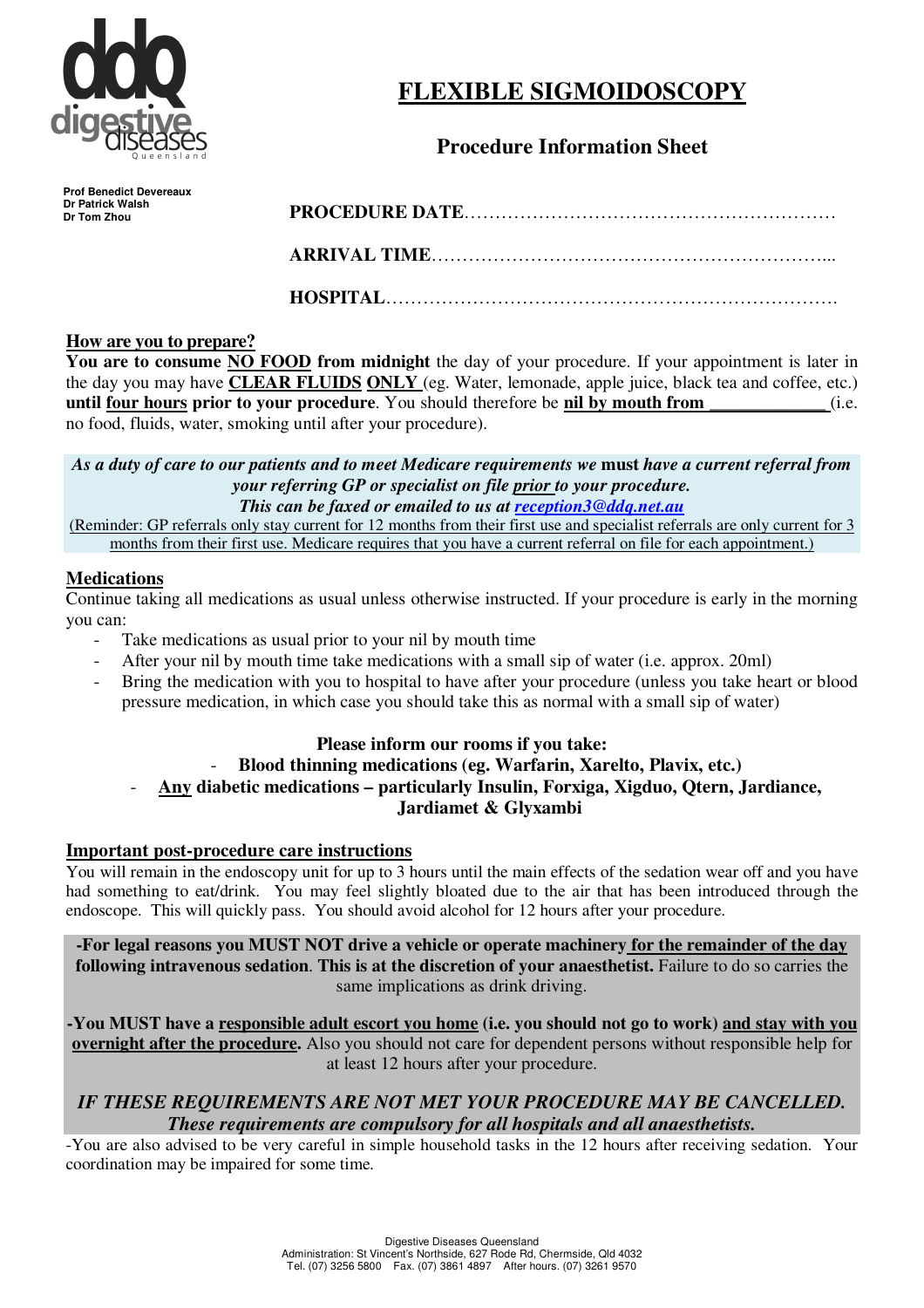#### **-Air Travel - If you intend to travel within 24 hours of your endoscopy please contact us to discuss.**

If you develop any pain, fever, vomiting or blood loss after the procedure, you should contact your doctor immediately or the hospital where your procedure took place. Alternately, after hours, you can contact our after hours service on 3261 9570.

#### **What is a Flexible Sigmoidoscopy?**

Flexible Sigmoidoscopy enables the physician to look at the inside of the large intestine from the rectum through the last part of the colon, called the sigmoid or descending colon. Physicians may use the procedure to find the cause of diarrhoea, abdominal pain, constipation, or bleeding. Early signs of cancer can be detected in the descending colon, sigmoid colon and rectum. With flexible Sigmoidoscopy, the physician can see bleeding, inflammation, abnormal growths and ulcers. Flexible Sigmoidoscopy is not sufficient to detect polyps or cancer in the ascending or transverse colon.

#### **What will happen?**

After checking into the hospital and completing your admission you will be seen by a pre-admissions nurse for a brief health check. You will then be changed into a hospital gown. The anaesthetist and procedural doctor will talk to you prior to the procedure. You *may* be given an enema prior to the procedure.

At the beginning of the procedure you will be asked to lie on your left side. You will be given a sedative by injection in a vein before the procedure begins and usually you will not remember anything about the actual examination.

#### **Safety and Risks**

Rarely patients may have a reaction to the sedation. If you wish to have full details of RARE complications, you should discuss further with your doctor prior to the procedure. The overall complication rate is less than 1 in 1000 procedures. The risk is greater if a therapeutic intervention is performed eg dilatation of a narrowing or control of a bleeding vessel or ulcer.

#### **Results**

A copy of the results will be sent to your referring doctor and you will receive a copy of the typed report. **This can take up to 1 week to be completed and sent.** Your treating specialist will contact you if they have any serious concerns or if you require a further appointment. Should you have any questions or concerns contact our practice nurse at Digestive Diseases Queensland.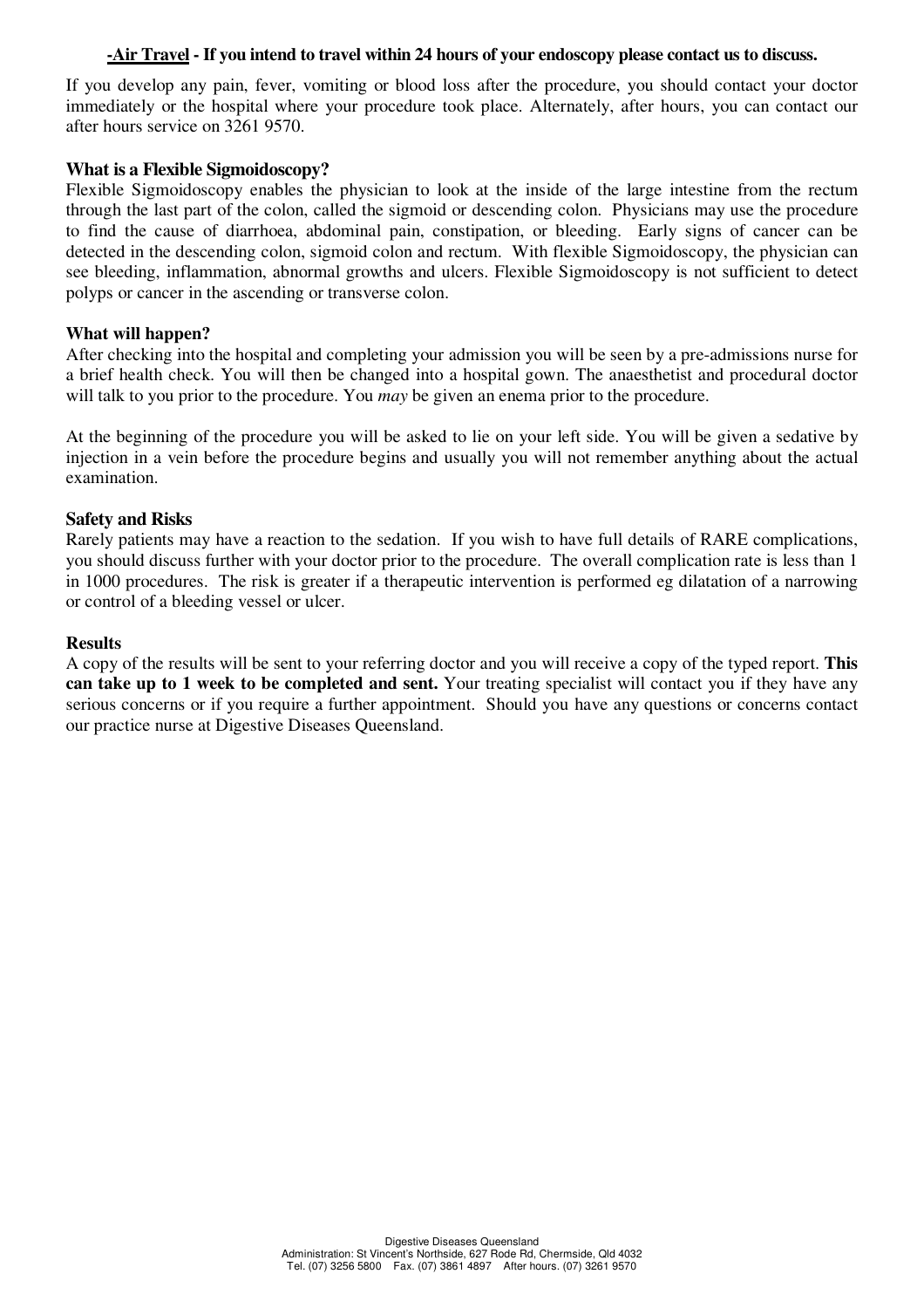# **EXPLANATION OF FEES**

As a service to our patients, we provide the following estimate of the likely medical costs you will be required to pay for your procedure. Please note that this is an estimate only of the fees charged. You will be liable for any costs not covered by Medicare or your health fund.

As with any medical procedure, if unforeseen circumstances should arise during the procedure it may be necessary to arrange additional medical services, entailing further cost to you, not covered by this estimate.

#### *THERE ARE SEVERAL SEPERATE ACCOUNTS INVOLVED WHEN HAVING YOUR PROCEDURE:*

#### **DIGESTIVE DISEASES QLD ACCOUNT (DDQ)**

Fee for the Dr performing the procedure

- DDQ has an agreement with participating health funds in the **'no gap' cover scheme**. If you have private health insurance, please contact your health fund to check you have the adequate level of cover for your upcoming procedure.

Provided we have a current referral on file, we will submit the account directly to your health fund and Medicare (i.e. you will not receive an account).

If you do not have private health insurance (or your health fund does not cover the procedure), you will receive the account in the mail **AFTER your procedure.** DDQ's account for the procedure is **separate to the hospital charge**. Payment can be made by cash, cheque, Eftpos or credit card (Credit card payment accepted via telephone). Prompt payment is appreciated and your Medicare claim will be processed at the time of payment.

| ltem                   | <b>Item Number</b> | <b>DDQ Fee</b> | <b>Medicare Pays</b> | <b>Health Fund</b><br>Pays                                                 |
|------------------------|--------------------|----------------|----------------------|----------------------------------------------------------------------------|
| Flexible Sigmoidoscopy | 32084              | \$130.00       | \$86.95              | <b>DDQ</b><br>participates in<br>the no gap<br>cover scheme -<br>see above |

#### **HOSPITAL ACCOUNT**

Prior to your procedure it is necessary for you to register your admission with the hospital. The hospital will inform you of any payment required on the day of your procedure.

- If you have private health insurance you can ring your fund to check your hospital excess.
- If you do not have private health insurance (or your health fund does not cover the procedure), your hospital account is an out of pocket cost not covered by Medicare. You will need to contact the hospital you are attending for information on the fee.

#### **ANAESTHETIST ACCOUNT**

An anaesthetist will be present during your procedure and will provide the necessary sedation. At DDQ we use a number of different anaesthetists, dependant on the list.

- If you are covered with a private health fund, DDO's agreement with our regular anaesthetists ensures **this fee is also 'no gapped'** and you will not receive any out of pocket fee.
- If you do not have private health insurance (or your health fund does not cover the procedure), the fees and payment policy will depend on the anaesthetist. DDQ can give you the contact details of your anaesthetist to obtain further information from their staff.

#### **PATHOLOGY ACCOUNT**

During the procedure, the doctor may take a biopsy or remove polyps which will be sent to the pathology laboratory. **If you do not have private insurance** you *may* receive an account for this service. Medicare will reimburse a substantial part of this fee.

If you have any further enquiries regarding the payment of your account, the item number/s or the fees involved, please do not hesitate to telephone the office on (07) 3256 5800.